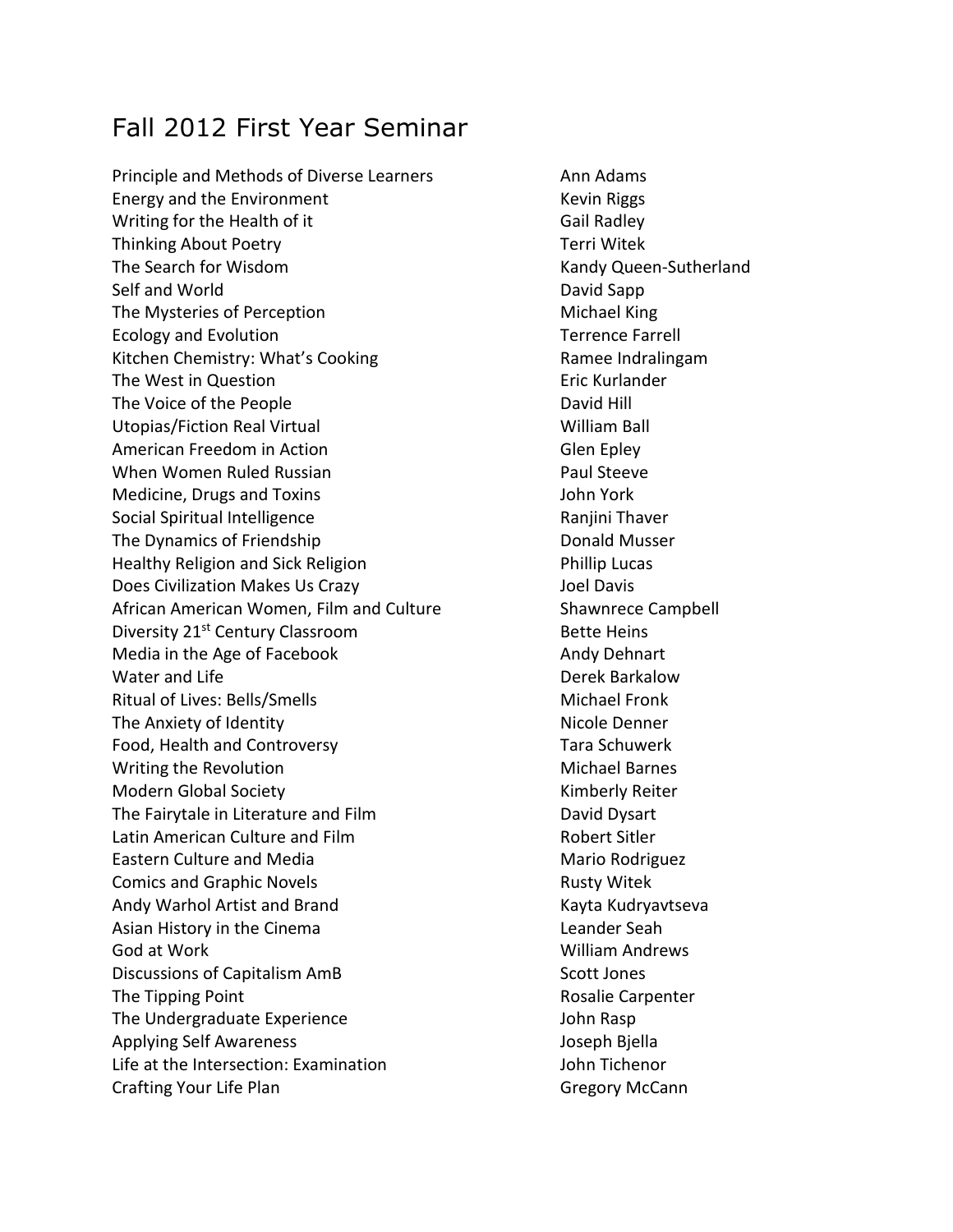The Secret Law of Attraction Maria Rickling Finance in Film Christopher Tobler Building Wealth **Richard Copeland** Richard Copeland Wild Wonderful Wacky World of Opera Mary Jane Christeson Love, Hate, Passion, Deceit Allen and American Richard Ferland Values, Culture and Success Lua Handcock Lua Handcock The Future: What Will it Hold Christopher Fischer Self-Assessment and Social Relationships Fig. 6. Gary Oliphant Enduring Questions Josh Rust, Michael Denner, James

## Fall 2011 First Year Seminar

Energy and the Environment Kevin Riggs Writing for the Health of it Gail Radley Concepts of the Human Susan Pepper-Bates Self and World **David Sapp** Ecology and Evolution Terence Farrell The West in Question **Example 2018** Eric Kurlander American Pop Culture **Emily Microsoft Culture** Emily Mieres American Freedom in Action Glen Epley When Women Ruled Russia **Paul Steeves** Paul Steeves USA Natrl. Expmt.: Environ. Debates Paul Croce Social...Spiritual Intelligence **Rangini Thaver** Ranjini Thaver Latin America Turns Left William Nylen The Dynamic of Friendship **Donald Musser** Donald Musser Healthy Religion and Sick Religion Phillip Lucas Does Civilization Makes Us Crazy **State Control Control** Davis Arks and Islands Mary Pollock and Islands Mary Pollock Diversity 21<sup>st</sup> Century Classroom Bette Heins Media in the Age of Facebook Andy Dehnart Social Imagination Explore Media Paul Lachelier Water and Life **Detection Controllering Controllering Controllering Controllering Detection** Derek Barkalow The Art of Madness John Pearson How Fiction Works **Mark Powell** Mark Powell European Cinema: Screening Wars Florian Vauleon Photography: Finding your Perspective Matt Roberts Ritual of Lives: Bells-Smells Michael Fronk Museums with and without Walls Museums with and without Walls The Anxiety of Identity Nicole Denner Food, Healthy and Controversy Tara Schuwerk Who Gets to Call it Art **Katya Katya Kudryavtseva** Writing the Revolution Michael Barnes

Abbott & Karen Cole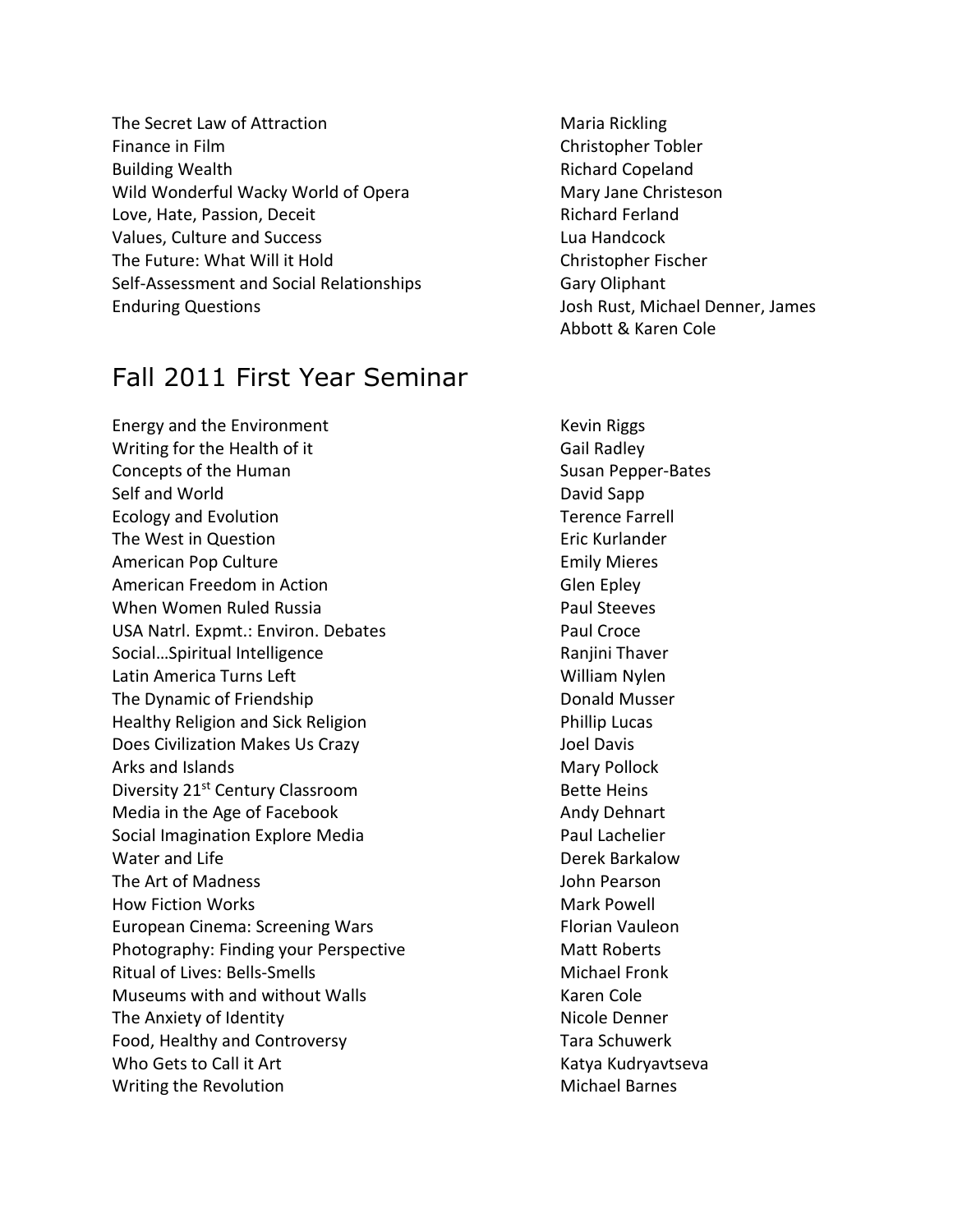Us and Them: Human and Unhuman Kimberly Flint –Hamilton European Culture through Film **Elisabeth Poeter** Life at the Intersection John Tichenor Applying Self Awareness to C & C Gregory McCann Self-Assessment and Business Intro. Gary Oliphant, Peggy Sue Stahl,

Self-Assessment Critical Thinking Scott Jones Highly Successful Entrepreneurs William Andrews The Tipping Point **Rosalie Carpenter** Rosalie Carpenter Self- Assessment College and Career and The Self- Assessment College and Career Enduring Questions Michael Denner, Josh Rust, James

### Spring 2011 First Year Seminar

News Feed: Media in Age Facebook Andy Dehnart Belief and Unbelief **Donald Musser** Donald Musser Self-Assessment and Business Intro. The Care of Gary Oliphant

#### Fall 2010 First Year Seminar

Communication and Culture **Communication and Culture Daniel Keen** Writing and Well-Being Gail Radley Art and Politics of Fairy Tales Jamil Khader The Search for Wisdom Kandy Queen-Sutherland Self and World **David Sapp** Ecology and Evolution Terence Farrell and Evolution Terence Farrell Kitchen Chemistry: What's Cooking Theorem Ramee Indralingam Energy and the Environment The Control of the Kevin Riggs American Popular Culture **Emily Microsoft Culture** Emily Mieres Belief and Unbelief William Musser Women Rule: 18<sup>th</sup> Century Russia **Paul Steeves** Paul Steeves Water Wars **Kirsten Work** Kirsten Work Medicine, Drugs, and Toxins John York Freakonomics and Compassionomics and Compassion extending the Ranjini Thaver Latin American Turns Left William Nyles The Dynamics of Friendship William Musser Sick and Healthy Religion **Phillip Lucas** Phillip Lucas Musical Theatre/Amer. Ident. Julia Schmitt Star Trek and American Culture Megan O'Neill Does Civiliz. Make us Crazy **State and State and State and State Austine** Joel Davis Women, Film, Culture Shawnrece Campbell The Art of Madness John Pearson Zoo Stories **Mary Pollock** Mary Pollock Diversity 21<sup>st</sup> Cent. Classroom Bette Heins

Christopher Tobler, Morris Goodwin Abbott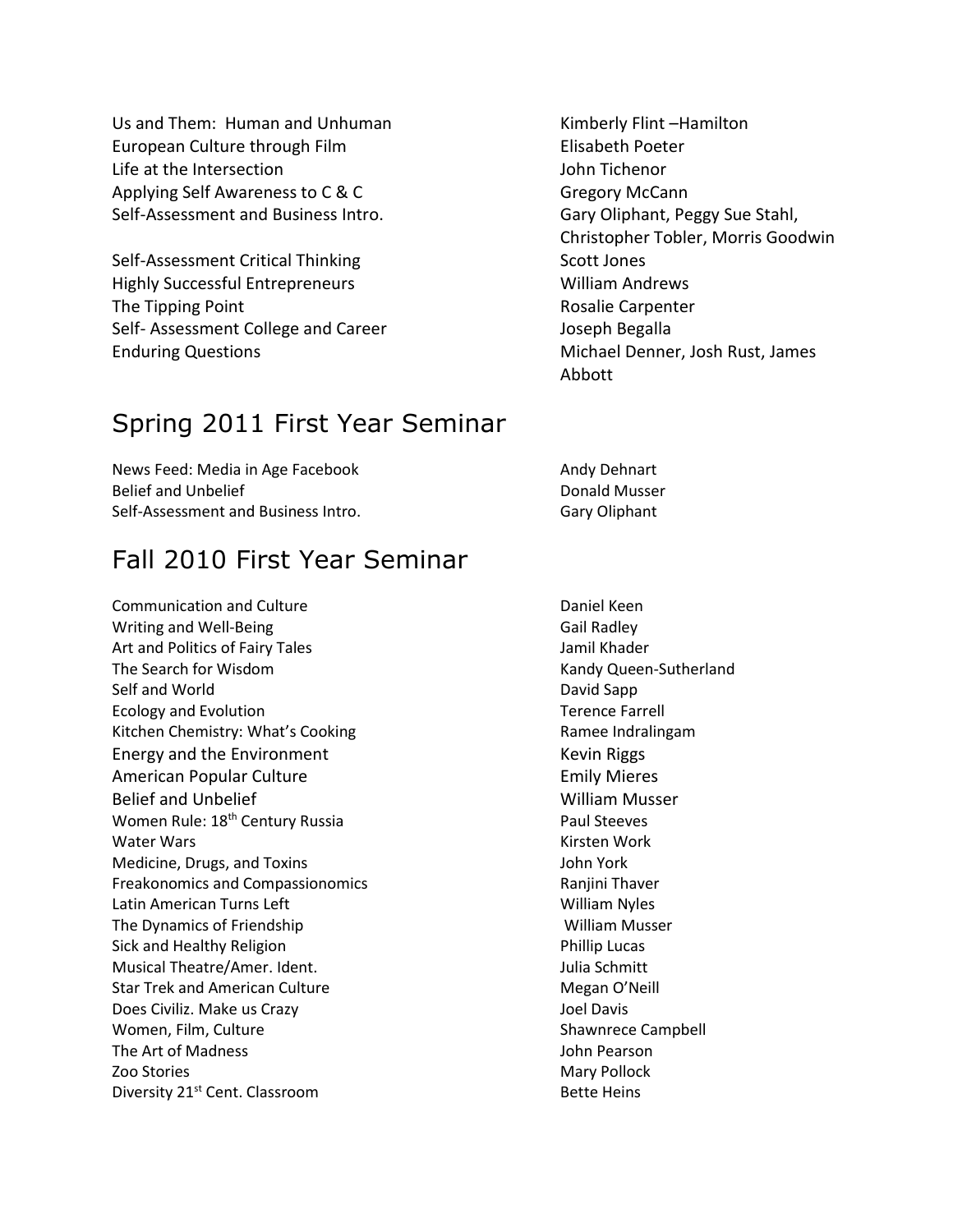News Feed: Media in Age Facebook Andy Dehnart

### Spring 2010 First Year Seminar

American Environmental Issues **Paul Croce** Water and Life **Derek Barkalow** Derek Barkalow Medicines, Drugs and Toxins John York Diversity 21<sup>st</sup> Century Classroom Bette Heins Getting Medieval **Tom Farrell** Prom and Perils of Religion in 21<sup>st</sup> Century Phillip Lucas Belief and Unbelief **Donald Musser** Donald Musser

#### Fall 2009 First Year Seminar

Communication and Culture **Communication** and Culture **Daniel Keen** Writing and Wellbeing Gail Radley Thinking about Poetry Thinking about Poetry Radicals, Rednecks, Revolution Mark Powell Art and Politics of Fairy Tales Jamil Khader Jamil Khader When Books Offend **Karen Kaivola** Karen Kaivola How to be American: Star Trek Megan O'Neill Concepts of Human **Kimberly Flint-Hamilton &** 

The Search for Wisdom Kandy Queen-Sutherland Self and World **David Sapp** Turning Points in Drama Julia Schmitt The Mysteries of Perception Michael King Ecology and Evolution **Cynthia Bennington** Kitchen Chemistry **Ramee Indralingam** Energy and the Environment Kevin Riggs The West in Question **Example 2018** Eric Kurlander The Voice of the People **David Hill** Utopias William Ball American Popular Culture **Emily Microsoft Culture** Emily Mieres American Freedom in Action Glen Epley Belief and Unbelief William Musser Principle and Methods Diverse Learners **Ann Adams** 

Self-Assessment and Business Intro. Scott Jones, Gary Oliphant, Lawrence Belcher, Monica Mendoza, Peggy Sue and Richard Copeland

Susan Peppers-Bates